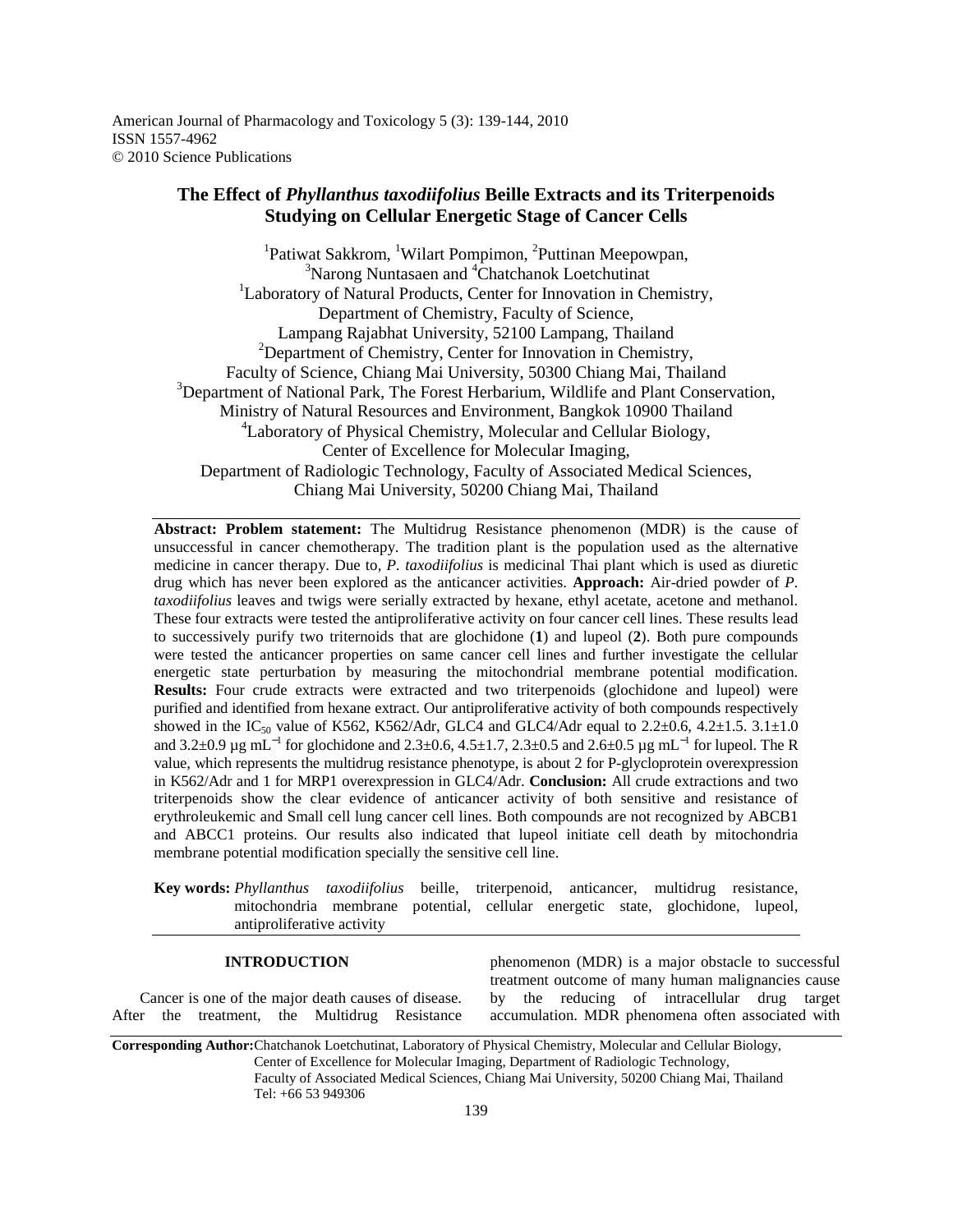the over expression of protein transports, cellular energetic state and also cellular oxidative stress. This obstacle was wildly studied on its mechanism to find out the effective anticancer drug. New molecules either from the synthesis or pure compounds of plant extraction were explored (Monkodkaew *et al*., 2009: Nantapap *et al*., 2010; Tangjai *et al*., 2008; Haque *et al*., 2006). Recently, the tradition plant is the population used as the alternative medicine in cancer therapy.

 The Phyllanthus genus belongs to the Euphobiaceae family. By the diversified species of Phyllanthus, these plants have been wildly studied in various activities such as anti-inflammatory, antidiabetic, anti-diarrheal, antinociceptive, hepatoprotective activity and anticancer (Chudapongse *et al*., 2010; Kumar *et al*., 2008; Naaz *et al*., 2007; Shanbhag *et al*., 2010). The phytochemical study showed that the Phyllanthus genus consist triterpenoids, resins, steroids, alkaloids and phenolic compounds (Khatoon *et al*., 2006). The research on *P. urinaria* presented the apoptotic cell death in cancer cell lines. Anyway, *P*. *taxodiifolius* Beille which is used as diuretics drug in Thai traditional herbal medicine has not been study yet. In this work, we aim to study the anticancer properties by focusing its activity on mitochondrial.

#### **MATERIALS AND METHODS**

**Plant extractions:** The *P. taxodiifolius* Beille leaves and twigs were collected from Amnatcharoen, Thailand and identified by voucher specimen (BKF no. 127614). It has been deposited at the Forest Herbarium, Department of National Park, Wildlife and Plant Conservation, Ministry of Natural Resources and Environment, Bangkok, Thailand before using. These leaves and twings (5 kg) were air-dried and grinded to be fine powder before marinate sequentially from hexane (16 L×3 days  $\times$ 6 times), ethyl acetate (17 L×3 days  $\times$ 6 times), acetone (16 L $\times$ 3 days  $\times$ 7 times) and methanol (16 L $\times$ 3 days  $\times$ 7 times) for extraction. All four extractions were evaporated to collect crude extraction and tested the antiproliferation on cancer cell lines. This bioactive information guided us to further purify and identify pure compounds from hexane extraction and then investigate the bioactivity on same cancer cell lines. From the bioassay-guided fractionation, the hexane fraction was separated by chromatographic technique. The hexane extract (40.2 g) was separated by column chromatography over silica gel 300 g. Gradient elution was conducted initially with n-hexane, gradually enriched with ethyl acetate, followed by increasing amount of methanol in ethyl acetate and finally with methanol. Fractions (500 mL each) were collected and combined on the basis of TLC behavior. Fraction 2 and 3 which eluted by 10% ethyl acetate-methanol, was obtained as two white needles which identified as glochidone (**1**) and lupeol (**2**), respectively.

**Cell and cell culture:** The bioactivity of compounds were performed in four cancer cell lines (the erythroleukemia sensitive (K562) and its adriamycin resistance cell line (K562/Adr) and the small cell lung cancer sensitive (GLC4) and its adriamycin resistance cell line (GLC4/Adr)). Cells were cultivated in RPMI-1640 medium complement with 10% fetal bovine serum albumin and 1% antibiotic at 37 $\degree$ C, 5% CO<sub>2</sub> and 95% humidity incubator for 3days before experiment. The K562/Adr and GLC4/Adr are characterized as multidrug resistance phenotype by the over expression of plasma membrane proteins that is P-glycoprotein (ABCB1) and MRP1 (ABCC1), respectively.

**Cytotoxic assay:** The toxicity of compounds on cell growth was tested by incubate each cell line (5000 cells) with various concentration of each compound from 0 up to 250  $\mu$ g mL<sup>-1</sup> in RPMI-1640 containing 10% fetal bovine serum albumin and 1% antibiotic then cultured in 37°C for 72 h. Cell viability was determined by using MTT-colorimetric assay. In this assay MTT will be reduced to be formazan crystal (OD560) by the activity of mitochondria. At 72 h incubation time, 2.5 mg mL<sup>-1</sup> of MTT was added in to each sample and incubated at 37°C for 4 h. After that the excessive MTT was removed and cells were washed twice with phosphate buffer solution pH 7.0. Then dimethyl sulfoxide solution was added to dissolve the formazan crystal. The cytotoxic activity (Puapairoj *et al*., 2005) of compound was presented as the  $IC_{50}$  value, which represent the concentration of compound in which the cellular proliferation was inhibited to 50%. The percentage of cell-growth inhibition (IC%) was obtained from the following equation:

$$
IC\% = \frac{C_{72} - S_{72}}{C_{72} - C_0}
$$

When:

- $C_0$  = OD at 560 nm value represent the initial cell amount of non treated cell (control)
- $C_{72}$  = OD at 560 nm value represent the cell amount of control at 72 h
- $S_{72}$  = OD at 560 nm value represent the cell amount of treated cell at 72 h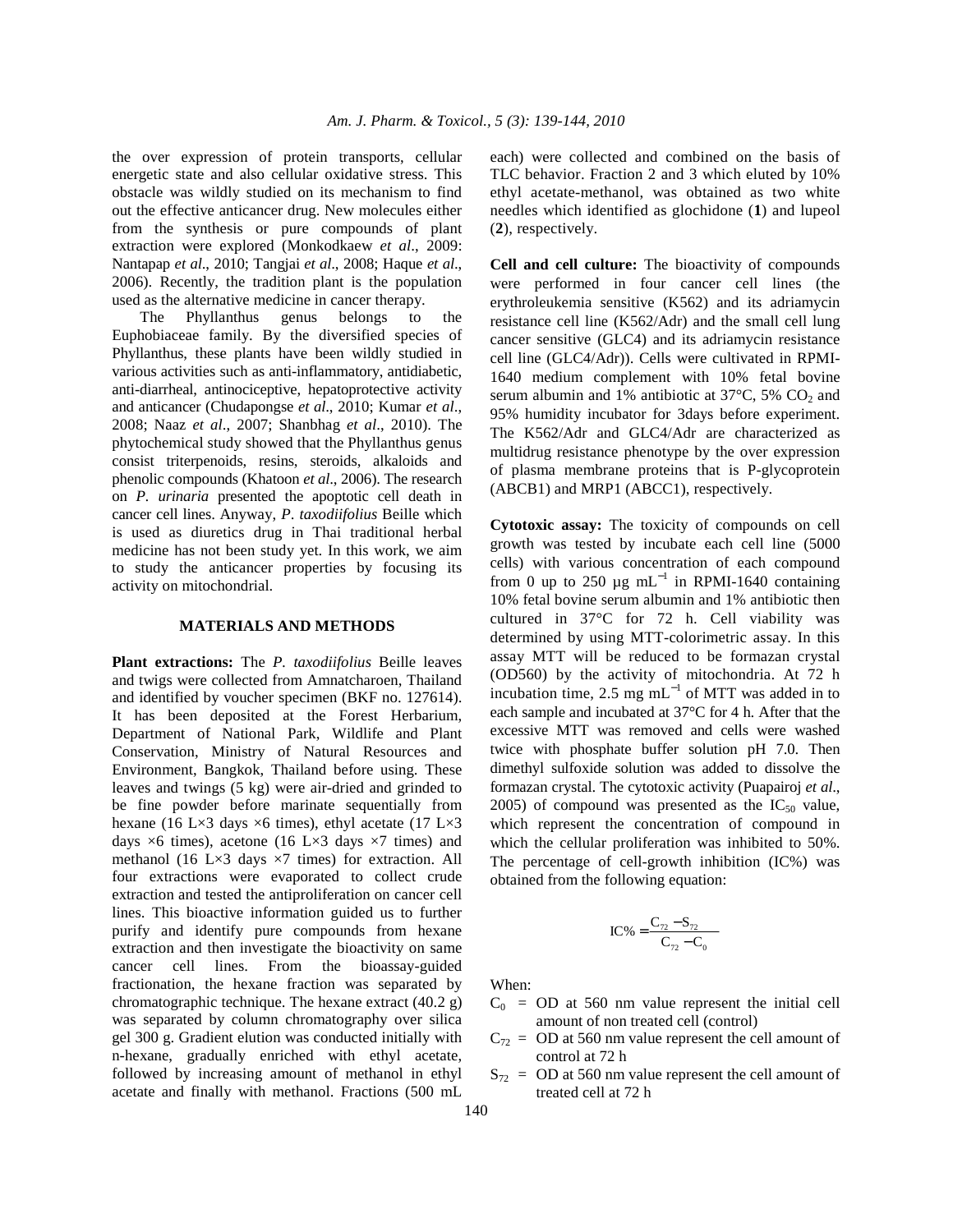The Resistance factor (R value) represent the multidrug resistance phenotype of such compound can be calculated as the  $IC_{50}$  value of resistance cell divide by  $IC_{50}$  value of its corresponding sensitive cell line.

**Determination of the mitochondria membrane potential (**∆Ψ**m):** The mitochondria membrane potential which reflects to cellular energetic state of each cell line was determined by using the kinetic uptake of rhodamine B. The rhodamine B is a fluorescence probe that can be uptake into cell and accumulated in mitochondria by the defect of it potential. The fluorescence intensity at 582 nm (excited at 553 nm) of rhodamine B in mitochondria can be determined due to the local quencher by formazan crystals. The initial rate of rhodamine B fluorescence extinction could be determined and calculated to predict the  $\Delta \Psi_{\rm m}$  (mVolt) value of intact cell as descript by Reungpatthanaphong *et al*. (2003). The effect of 2 pure compounds on mitochondrial membrane potential modification was studies on four cancer cell lines. The  $2\times10^6$  cells of each cell were incubated with pure compound at the  $IC_{50}$  concentration in 2 mL of Luckhoff  $Na^+$  pH 7.3 at 37°C for 30 min before mitochondria membrane potential determination.

#### **RESULTS**

**The cytotoxic activity of crude extracts and pure compounds on cancer cell lines:** The bioactivity of four crude extracts and two pure compounds were studied on four cancer cell lines. The yield of four crude extracts from fine powder of *P. taxodiifolius* leaves and twigs are 40.2, 37.3, 90.0 and 170.1 g for hexane, ethyl acetate, acetone and methanol, respectively. The bioactivity study of four crude extracts presented the strong cytotoxic on all cancer cell lines (Table 1).



Fig. 1: The chemical structures of glochidone (**1**) and lupeol (**2**) and their physico-chemical properties

- Note: Compound 1: Lupa-1,20(29)-diene-3-one (Glochidone). Crystals: white needles from CH<sub>2</sub>Cl<sub>2</sub> -MeOH, m.p. 167.7-168.1°C (Lit.<sup>22</sup> 164-165 °C). UV λ<sup>ειοΗ</sup> nm(log ε): 228(1.50),330(1.03) . FTIR ν<sub>max</sub> cm<sup>-1</sup>: 2939, 2873, 1670 (C=O stretching of conjugated ketone), 1454, 1380, 1284, 1215, 1099, 1014, 945, 871, 825 EIMS m/z (% relative intensity):  $422[M]^+$ ,  $369(6)$ ,  $300(5)$ ,  $298(14)$ ,  $281(20)$ ,  $269(13)$ ,  $256(17)$ ,  $227(10)$ ,  $208(23)$ , 200(24), 178(44), 167(24), 149(100), 125(32), 119(28), 97(34), 81(46), 77(49), 67(74), 55(77). <sup>1</sup>H-NMR (400 MHz,CDCl3)δ (ppm): Table 1. COSY correlations H/H : 1/2; 2/1; 13/16; 18/19, 21a; 19/16; 22a/22b; 29b/30; 30/18 HMBC correlations C-H : 1/9, 25 ; 3/23, 24 ; 4/2 ; 5/1, 9, 23, 24 ; 6/7 ; 7/16a, 26 ; 8/7, 9 ; 9/5, 12b ; 10/9 ; 11/9, 25 ; 12/18 ; 13/11b, 27 ; 14/9, 27 ; 15/16a ; 16/28 ; 17/21b, 22b ; 18/16a, 21a, 21b, 28 ; 19/13, 29a, 29b, 30 ; 20/18, 19, 21b, 30 ; 21/19 ; 22/21b, 18, 28 ; 23/24 ; 24/23 ; 25/1, 2 ; 26/7, 9 ; 27/13 ; 28/16a, 18, 22a, 22b ; 29/19, 30 ; 30/19, 29a, 29b
- **Note: Compound 2:** (20 (29)-lupen-3-ol) (Lupeol). Crystals: white needles from CH<sub>2</sub>Cl<sub>2</sub> -MeOH, m.p. 209.3-210.8 °C (Lit.<sup>38</sup> 210-211°C). UV  $\lambda_{\text{max}}^{\text{EOH}}$  nm(log ε): 211(1.31) . FTIR  $v_{\text{max}}^{\text{KBr}}$  cm<sup>-1</sup>: 3336 (OH), 2943, 2869, 1639, 1454, 1380, 1041, 879. EIMS m/z (% relative intensity): 427 [M+H]<sup>+</sup>, 369(14), 368(16), 354(26), 338(23), 324(13), 306(9), 281(11), 256(12), 229(17), 218(23), 206(26), 204(31), 192(17), 178(48), 161(26), 149(100), 147(19), 121(29), 97(23), 95(29), 79(31), 69(28), 55(41) <sup>1</sup>H-NMR (400 MHz ,CDCl<sub>3</sub>) $\delta$  (ppm): Table 1. COSY correlations H/H : 3/2 ; 13/18 ; 18/21a ; 19/18, 22a ; 22a/22b ; 29b/30 ; 30/18 HMBC correlations C-H : 1/3, 5, 9, 25 ; 2/3 ; 3/23, 24; 4/3 ; 5/6, 23, 24, 25 ; 6/5 ; 7/26, 27 ; 8/6, 7, 9 ; 9/25, 26 ; 10/5, 9, 25 ; 11/9 ; 12/18, 27, 30 ; 13/11b, 26, 27 ; 14/18, 26, 27, 28 ; 15/9, 16b ; 16/28 ; 17/18, 22b, 28 ; 18/13, 19, 21a, 28 ; 19/29a, 29b ; 20/18, 19, 21b, 30 ; 21/19 ; 22/21a, 28 ; 23/3 ; 24/3 ; 25/5,11b ; 26/9, 11b, 12a ; 27/13 ; 28/16a,18, 22a, 22b ; 29/19, 30 ; 30/19, 29a, 29b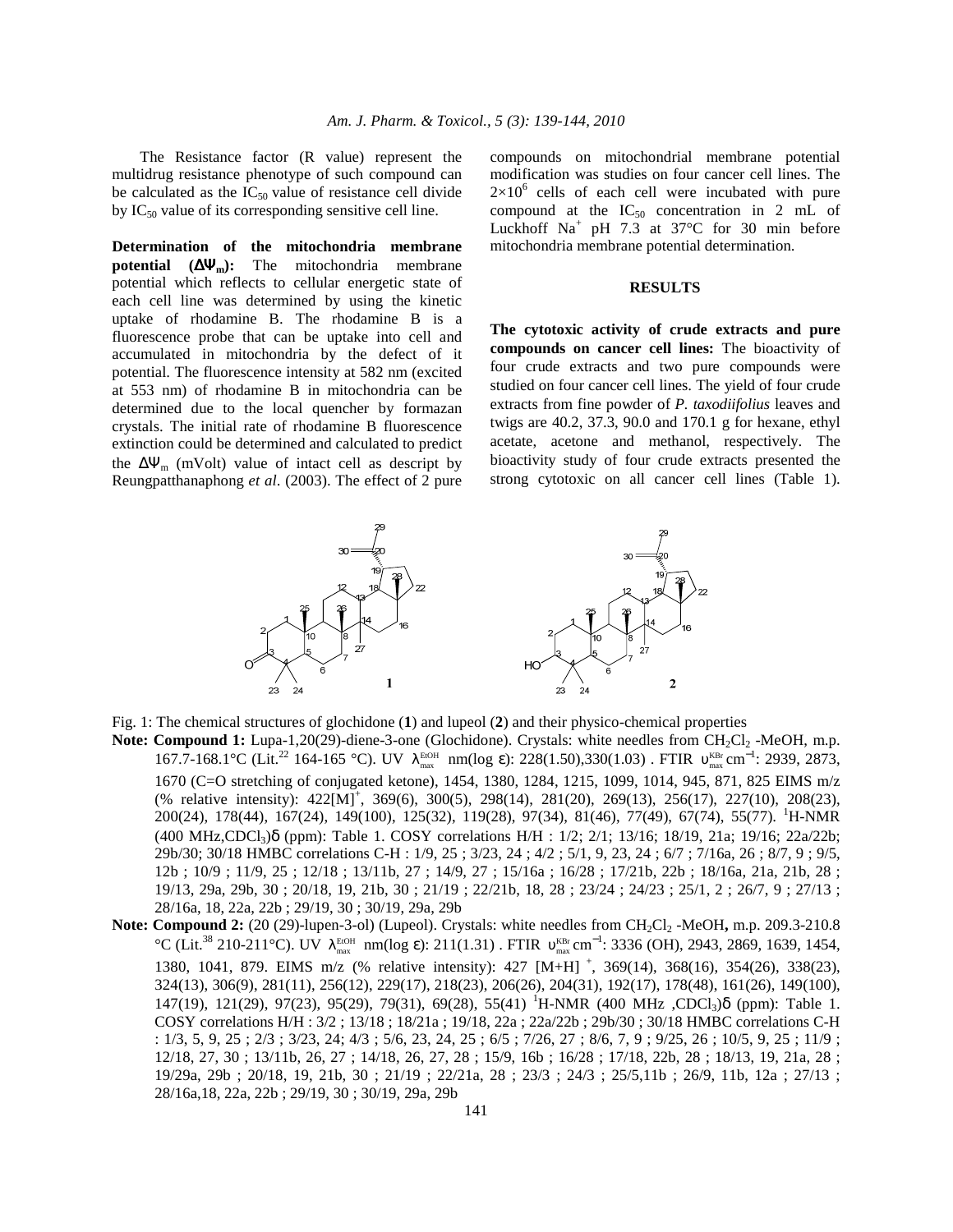|  |  |  |  | Am. J. Pharm. & Toxicol., 5 (3): 139-144, 2010 |  |  |  |  |
|--|--|--|--|------------------------------------------------|--|--|--|--|
|--|--|--|--|------------------------------------------------|--|--|--|--|

Table 1: The cytotoxic activity present as the %IC $_{50}$  value and resistance factor value (R value) of crude extract from hexane, ethyl acetate, acetone and methanol fraction and two pure compounds on K562, K562/Adr, GLC4 and GLC4/Adr cell lines

|                  | $IC_{50}$ (µg mL <sup>-1</sup> ) n =16 |                  |         |               |               |         |  |  |  |  |
|------------------|----------------------------------------|------------------|---------|---------------|---------------|---------|--|--|--|--|
| Crude extract    | K562                                   | K562/Adr         | R-value | GLC4          | GLC4/Adr      | R-value |  |  |  |  |
| Hexane           | $28.0 + 7.5$                           | $70.0 + 14$      | 2.5     | $18.6 + 4$    | $33.8 + 13.7$ | 1.8     |  |  |  |  |
| Ethyl acetate    | $1.2 \pm 0.3$                          | $3.90 + 3$       | 3.3     | $4.5 \pm 2.3$ | $3.0 \pm 1.5$ | 0.7     |  |  |  |  |
| Acetone          | $1.2 \pm 0.5$                          | $7.70 + 7.2$     | 6.4     | $4.2 \pm 2.7$ | $2.8 + 1.4$   | 0.7     |  |  |  |  |
| Methanol         | $2.4 \pm 1$                            | $13.30 \pm 10.2$ | 5.5     | $6.2 \pm 2.8$ | $14.0 + 4.7$  | 2.3     |  |  |  |  |
| Pure compound    |                                        |                  |         |               |               |         |  |  |  |  |
| Glochidone $(1)$ | $2.2 \pm 0.6$                          | $4.20 \pm 1.5$   | ۱.9     | $3.1 + 1$     | $3.2 + 0.9$   | 1.0     |  |  |  |  |
| Lupeol $(2)$     | $2.3 \pm 0.6$                          | $4.50 \pm 1.7$   | 2.0     | $2.3 \pm 0.5$ | $2.6 \pm 0.5$ | 1.1     |  |  |  |  |



Fig. 2: The effect of pure compounds extracted from hexane crude fraction (glochidone (**1**) and lupeol (**2**)) on the mitochondria membrane potential  $\Delta\Psi_m$  of four cancer cell lines; i.e., (a) K562, (b) K562/Adr, (c) GLC4 and (d) GLC4/Adr compare with their untreated cell lines (control)

These results revealed not only toxicity of crude extracts but also the R value that illustrate the cytotoxic effect of these crude extracts on resistance cancer cell lines compare with its sensitive cell lines. From the calculation, hexane crude extract show the lowest level of R value on both resistance cell lines that is 2.5 for K562/Adr and 1.8 for GLC4/Adr. According to cytotoxic result, hexane crude extract was further purified and produced two pure compounds. These two compounds (glochidone (**1**) and lupeol (**2**)) were identified their chemical structure by spectrometric methods and demonstrated in Fig. 1. These pure compounds were then tested the cytotoxic effect on all same cell lines and they showed the stronger toxic than their crude extract of about 10 times and the R value close to 1 for GLC4/Adr and about 2 for K562/Adr.

**The cellular energetic state modification by pure compounds:** The effect of 2 pure compounds (glochidone and lupeol) on the mitochondrial membrane potential  $(\Delta \Psi_m)$  was investigated in four cancer cell lines. The treatment of 2 pure compounds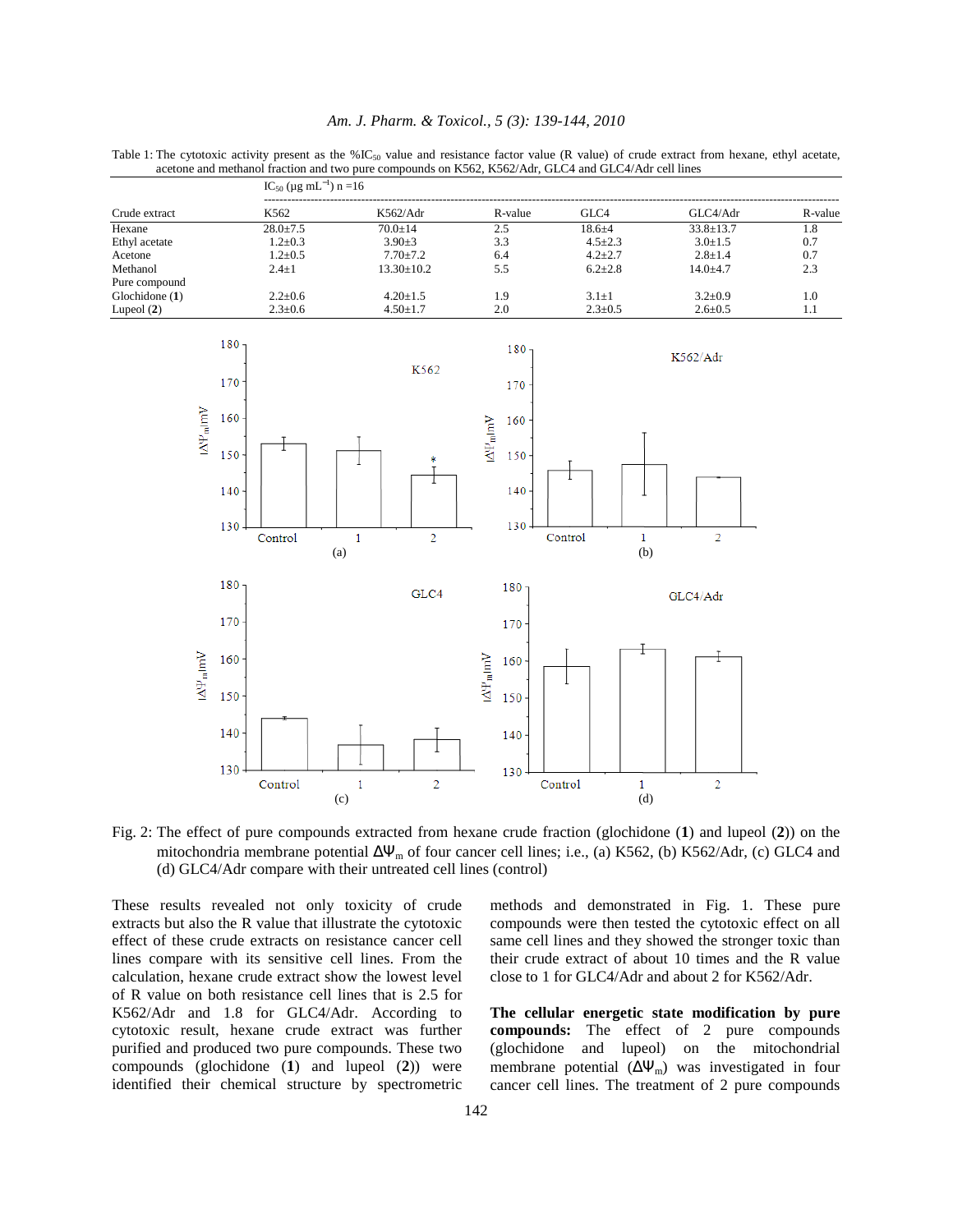result in the  $\Delta \Psi_{\rm m}$  modification. We found that lupeol can reduce the  $\Delta \Psi_m$  of both sensitive cell line K562 and GLC4 but not their resistance cell lines K562/Adr and GLC4/Adr while glochidone can slightly reduce  $\Delta \Psi_m$ of GLC4 (Fig. 2).

#### **DISCUSSION**

 *Phyllanthus taxodiifolius* is a Thai plant used as diuretics drug in Thai traditional herbal medicine. The cytotoxic on cancer cell line not only show the anticancer activity of all extractions and pure compounds but also the anti multidrug resistance. The certain part of extractions and purification, we obtained triterpenoids compound glochidone and lupeol. Lupeol is a triterpenoids existent in foliage, flowering and fruit trees. Its bioactive was reported as an anti-leukemia and anti-inflammatory (Saleem, 2009). Our result showed that lupeol can disturb the cellular energetic state by the mitochondria membrane potential modification of two sensitive cancer cell lines which involve in the initiation of apoptotic cell death. These results are supported by several studied on triterpenoids also lupeol which are reported as the apoptotic potential by caspase activation and also effect via mitochondria (Chaturvedi *et al*., 2008; Li *et al*., 2005; Nigam *et al*., 2009; Reyes-Zurita *et al*., 2009).

## **CONCLUSION**

 All crude extractions and two triterpenoids (glochidone and lupeol) purified from hexane fraction of *P. taxodiifolius* leaves and twigs show the clear evidence of anticancer activity of both sensitive and resistance of erythroleukemic and small cell lung cancer cell lines. Our results also indicated that lupeol initiated cell death by mitochondria membrane potential modification.

#### **ACKNOWLEDGEMENT**

 The researchers very grateful to Center for Innovation in Chemistry and the Thailand Research Fund and the Commission on Higher Education (Grant No. MRG5080217) and Lampang Rajabhat University for financial support. Moreover, Center of Excellent for Molecular Imaging (CEMI), Department of Radiologic Technology, Faculty of Associated Medical Sciences, Chiang Mai University for convenient use on flow cytometer, COULTER EPICS CL-MCLTM (Coultronics France SA) and Spectrofluorometer (PerkinElmer).

#### **REFERENCES**

- Chaturvedi, P.K., K. Bhui and Y. Shukla, 2008. Lupeol: Connotations for chemoprevention. Cancer Lett., 263: 1-13. DOI: 10.1016/j.canlet.2008.01.047
- Chudapongse, N., M. Kamkhunthod and K. Poompachee, 2010. Effects of *Phyllanthus urinaria* extract on HepG2 cell viability and oxidative phosphorylation by isolated rat liver mitochondria. J. Ethnopharmacol., 130: 315-319. DOI: 10.1016/j.jep.2010.05.010
- Haque, M.E., H.U. Shekhar, A.U. Mohamad, H. Rahman and A.K.M.M. Islam *et al*., 2006. Triterpenoids from the Stem Bark of *Avicennia officinalis*. Dhaka Univ. J. Pharm. Sci., 5: 53-57. http://www.banglajol.info/index.php/JPharma/articl e/viewArticle/229
- Khatoon, S., V. Rai, A.K.S. Rawat and S. Mehrotra, 2006. Comparative pharmacognostic studies of three *Phyllanthus* species. J. Ethnopharmacol., 104: 79-86. DOI: 10.1016/j.jep.2005.08.048
- Kumar, S., D. Kumar, R.R. Deshmukh, P.D. Lokhande and S.N. More *et al*., 2008. Antidiabetic potential of *Phyllanthus reticulatus* in alloxan-induced diabetic mice. Fitoterapia, 79: 21-23. DOI: 10.1016/j.fitote.2007.06.012
- Li, C.H., P.Y. Chen, U.M. Chang, L.S. Kan and W.H. Fang *et al*., 2005. Ganoderic acid X, a lanostanoid triterpene, inhibits topoisomerases and induces apoptosis of cancer cells. Life Sci., 77: 252-265. PMID: 15878354
- Monkodkaew, S., C. Loetchutinat, N. Nuntasaen and W. Pompimon, 2009. Identification and antiproliferative activity evaluation of a series of triterpenoids isolated from *Flueggea virosa* (Roxb. ex Willd.). Am. J. Applied Sci., 6: 1800-1806. DOI: 10.3844/.2009.1800.1806
- Naaz, F., S. Javed and M.Z. Abdin, 2007. Hepatoprotective effect of ethanolic extract of *Phyllanthus amarus* Schum. et Thonn. on aflatoxin  $B_1$ -induced liver damage in mice. J.<br>Ethnopharmacol., 113: 503-509. DOI: Ethnopharmacol., 113: 10.1016/j.jep.2007.07.017
- Nantapap, S., C. Loetchutinat, P. Meepowpan, N. Nuntasaen and W. Pompimon, 2010. Antiproliferative effects of alkaloids isolated from the tuber of *Stephania venosa* via the induction of cell cycle arrest in mammalian cancer cell lines. Am. J. Applied Sci., 7: 1057-1065. DOI: 10.3844/.2010.1057.1065
- Nigam, N., S. Prasad, J. George and Y. Shukla, 2009. Lupeol induces p53 and cyclin-B-mediated G2/M arrest and targets apoptosis through activation of caspase in mouse skin. Biochem. Biophys. Res. Commun., 381: 253-258. PMID: 19232320